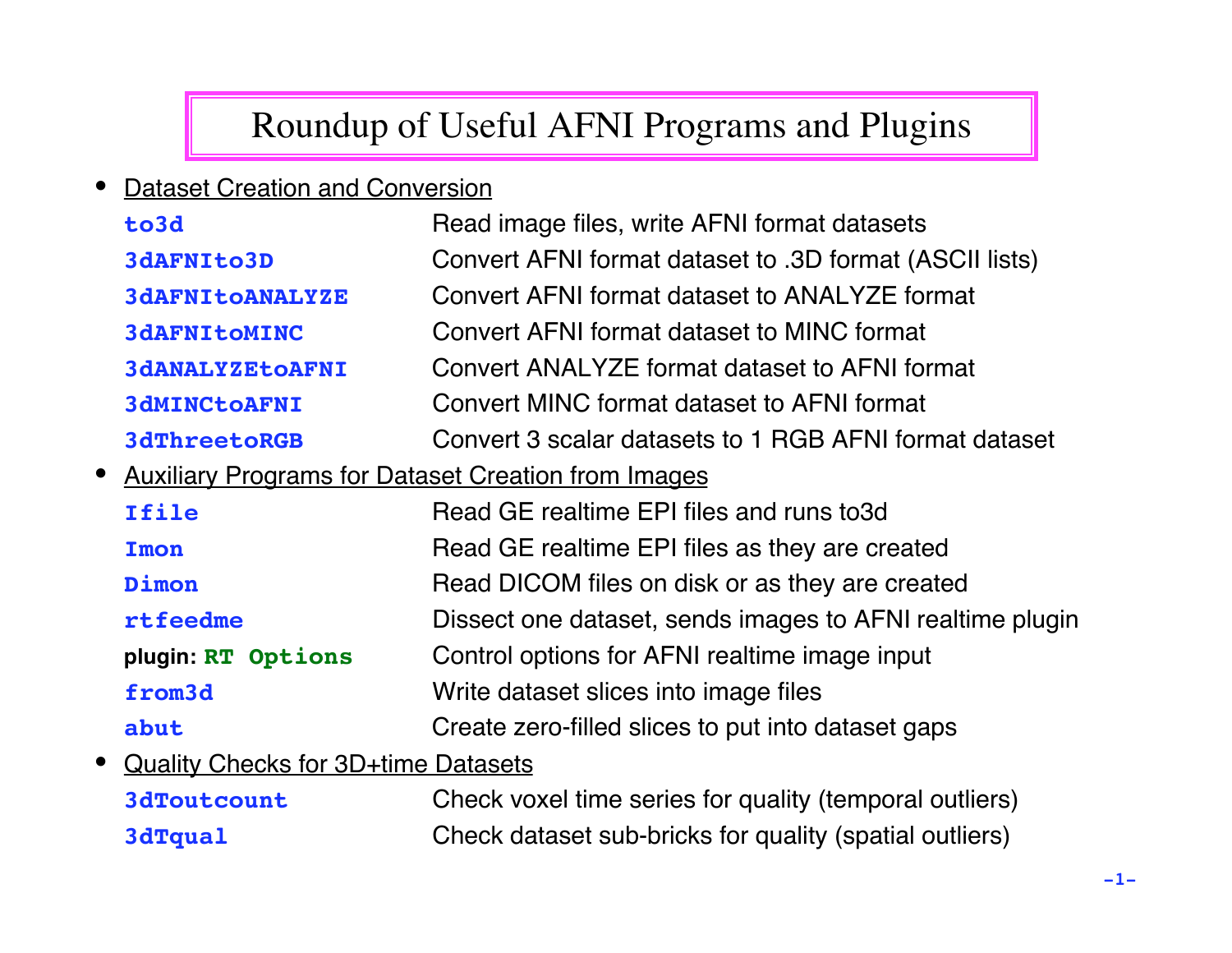#### • 3D+time Pre-Processing Programs

| <b>3DTshift</b>  | Shift slices to a common time origin (temporal interpolation) |
|------------------|---------------------------------------------------------------|
| <b>3dDespike</b> | Remove spikes from voxel time series                          |
| <b>3dDetrend</b> | Remove trends from voxel time series                          |
| <b>3DFourier</b> | FFT-based lowpass and highpass filtering                      |
| <b>3dTsmooth</b> | Smooth time series in the time domain                         |

• 3D+time Analysis Programs

| <b>3dDeconvolve</b>     | Multiple linear regression and deconvolution        |
|-------------------------|-----------------------------------------------------|
| <b>3dSynthesize</b>     | Compute 3d+time dataset from partial model          |
| plugin: Deconvolution   | Interactive deconvolution                           |
| 3ddelay                 | Single regressor linear analysis with time shifting |
| 3dNLfim                 | Nonlinear regression                                |
| plugin: Nlfit & Nlerr   | Interactive nonlinear regression                    |
| <b>3dTcorrelate</b>     | Correlate two input datasets, voxel-by-voxel        |
| <b>3dAutoTcorrelate</b> | Correlate each voxel with every other voxel         |
| 3dpc                    | Principal component analysis                        |
|                         |                                                     |

• Model 1D Time Series Generators

| sqwave       | Generate a square wave (a very old program)            |
|--------------|--------------------------------------------------------|
| <b>waver</b> | Generate hemodynamic responses to stimulus time series |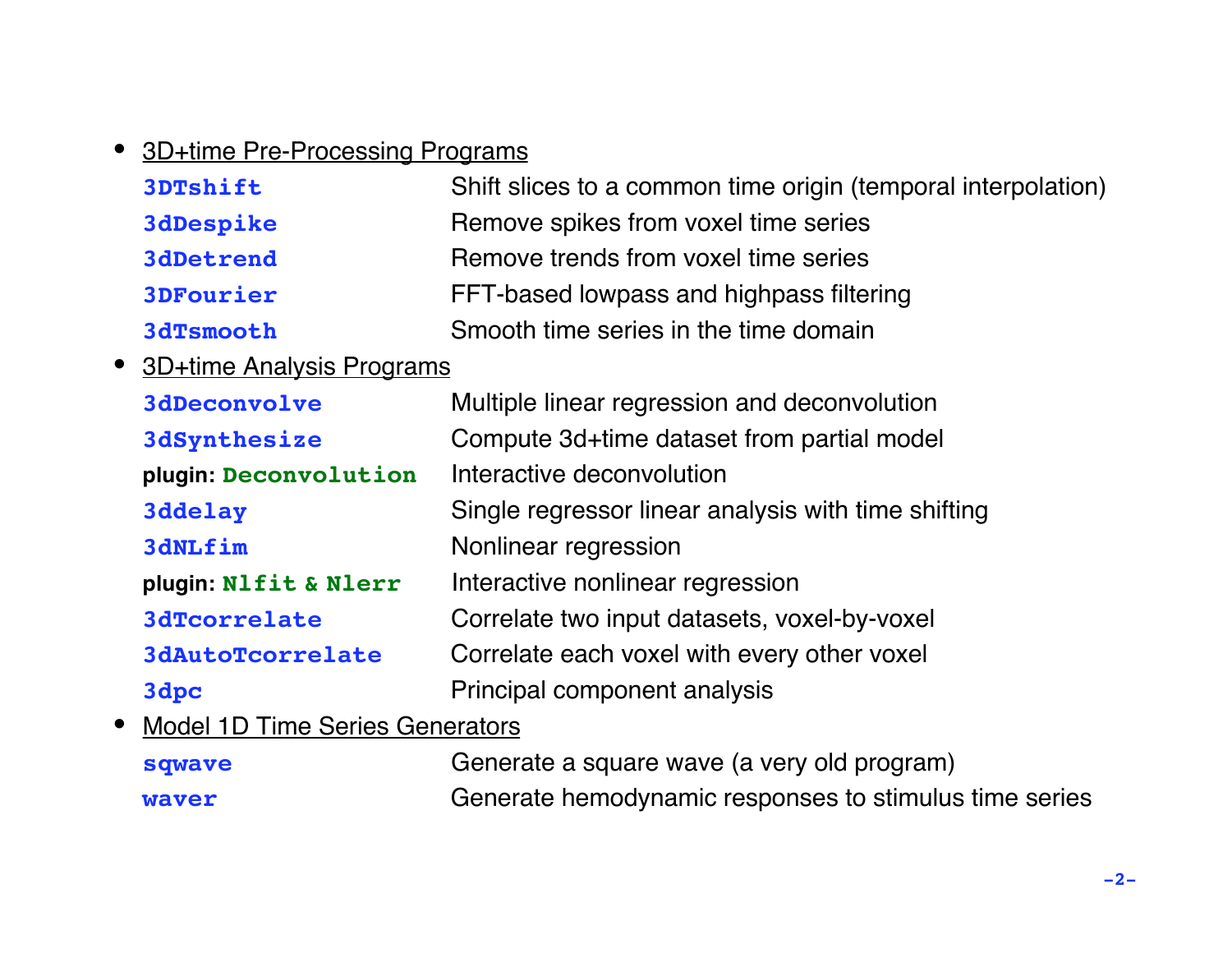## • Dataset Histogram and Segmentation Programs

| <b>3dAnhist</b>                                                 | Create and plot histogram of dataset, print peaks         |
|-----------------------------------------------------------------|-----------------------------------------------------------|
| <b>3dhistog</b>                                                 | Create histogram of dataset to a file                     |
| plugin: Histogram                                               | Interactively graphs histogram of a dataset (or ROI)      |
| plugin: ScatterPlot                                             | Interactively graphs 1 sub-brick vs. another (or ROI)     |
| <b>3dClipLevel</b>                                              | Find value to threshold off outside-the-brain voxels      |
| <b>3dUniformize</b>                                             | Correct T1-weighted dataset for non-uniform histogram     |
| <b>3dIntracranial</b>                                           | Strip off outside-the-brain voxels                        |
| <b>3dSkullStrip</b>                                             | Enhanced skull stripping                                  |
| plugin: Gyrus Finder                                            | Interactively segment gray and white matter               |
| <b>Group Dataset Statistical Analysis Programs</b><br>$\bullet$ |                                                           |
| 3dttest                                                         | Paired and unpaired t-tests                               |
| <b>3dANOVA</b>                                                  | 1-way ANOVA (fixed effects)                               |
| <b>3dANOVA2</b>                                                 | 2-way ANOVA (fixed, random, mixed effects)                |
| <b>3dANOVA3</b>                                                 | 3-way ANOVA (fixed, random, mixed effects)                |
| GroupAna                                                        | n-way (1-5) ANOVA (MatLab script)                         |
| <b>3dFriedman</b>                                               | Nonparametric Friedman test                               |
| <b>3dKruskalWallis</b>                                          | Nonparametric Kruskal-Wallis test                         |
| <b>3dWilcoxon</b>                                               | Nonparametric Wilcoxon test                               |
| <b>3dMannWhitney</b>                                            | Nonparametric 3dMannWhitney test                          |
| <b>3dRegAna</b>                                                 | Voxel-wise linear regression analyses                     |
| 3dFDR                                                           | <b>False Discovery Rate analysis</b>                      |
| <b>3dClustSim</b>                                               | Monte Carlo simulation for multiple comparison correction |
| <b>1dSEM</b>                                                    | <b>Structural Equation Modeling (path analysis)</b>       |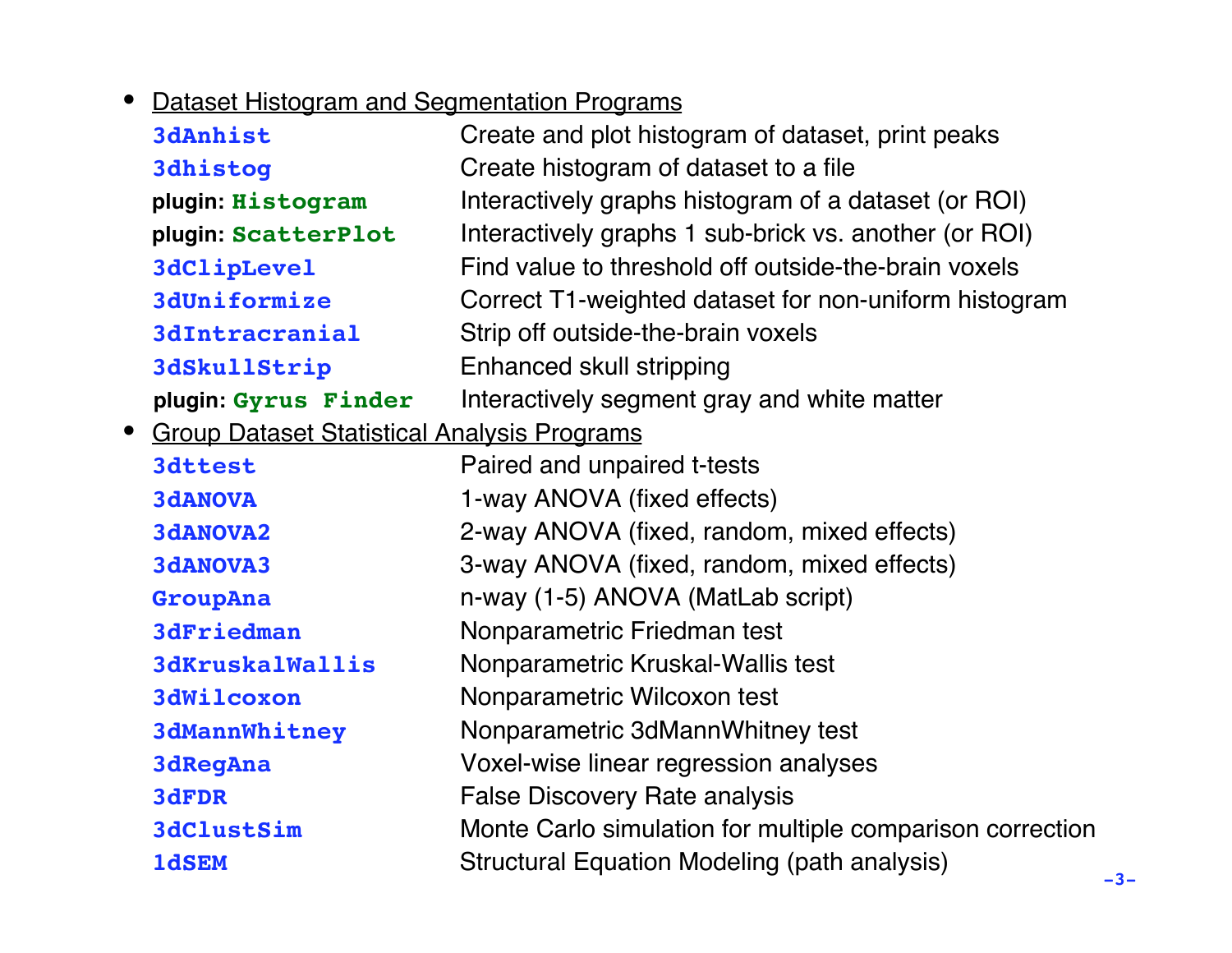• Programs for Manipulating Information in the Dataset Header

| 3dinfo                                                | Print out information from the header                     |
|-------------------------------------------------------|-----------------------------------------------------------|
| <b>3dAttribute</b>                                    | Print out a single header attribute                       |
| <b>3dnewid</b>                                        | Assign a new ID code to a dataset                         |
| <b>3drefit</b>                                        | Lets you change attributes in a dataset header            |
| <b>3dNotes</b>                                        | Lets you put text notes into a dataset header             |
| plugin: Dataset NOTES                                 | Interactive header notes editor                           |
| nifti tool                                            | Displays, modifies, copies nifti structures in datasets   |
| • Programs for Changing Dataset Spatial Structure     |                                                           |
| <b>3daxialize</b>                                     | Rewrite dataset with slices in different direction        |
| <b>3dresample</b>                                     | Rewrite dataset in new orientation, with new voxel size   |
| <b>3dLRflip</b>                                       | Flip dataset Left $\leftrightarrow$ Right                 |
| • Programs for Assembling Sub-bricks into 4D Datasets |                                                           |
| <b>3dTcat</b>                                         | Assemble a 3D+time dataset from multiple input sub-bricks |
| <b>3dbucket</b>                                       | Assemble a bucket dataset from multiple input sub-bricks  |
| • Programs for Changing Slice Structure               |                                                           |
| <b>3dZcat</b>                                         | Glue multiple sub-bricks together along the z-axis        |
| <b>3dZcutup</b>                                       | Cut slices out of a dataset to make a 'thinner' dataset   |
| <b>3dZeropad</b>                                      | Add zero slices around the edges of a dataset             |
| <b>3dZregrid</b>                                      | Interpolate a dataset to a different slice thickness      |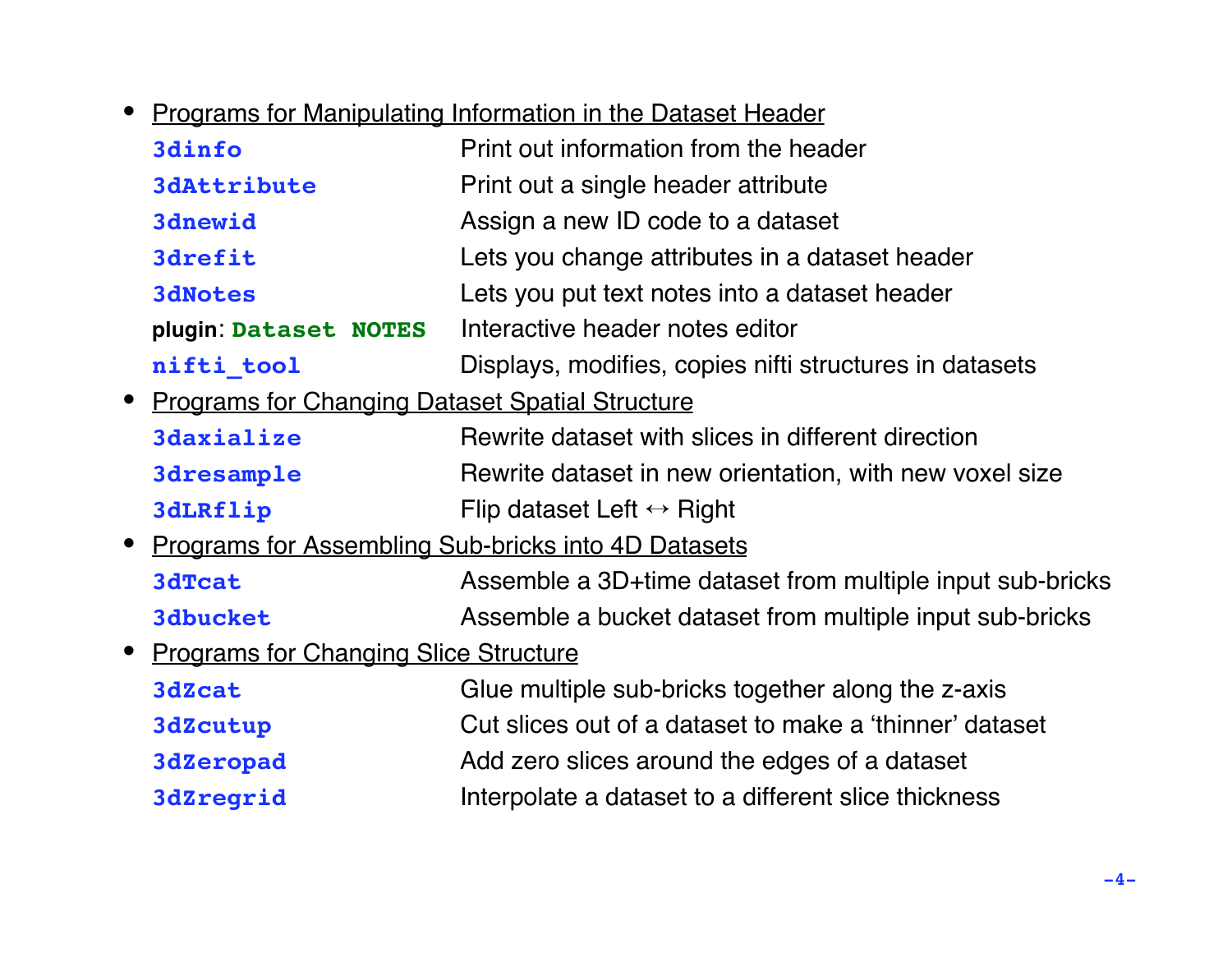## • Spatial Transformations of Dataset Geometry

| <b>3drotate</b>     | Rigid body rotation of dataset in 3D                                   |
|---------------------|------------------------------------------------------------------------|
| <b>3dWarp</b>       | Non-rigid transformation of 3D coordinates                             |
| <b>3dAnatNudge</b>  | Try to align EPI and structural volumes automatically                  |
|                     | <b>plugin: Nudge Dataset</b> Align EPI and structural volumes manually |
| <b>3dTagalign</b>   | Align datasets by matching manually placed 'tags'                      |
| plugin: Edit Tagset | Place 'tags' in a dataset interactively                                |
| adwarp              | Transform dataset using warp from dataset header                       |
| <b>Vecwarp</b>      | Transform 3-vectors using warp from dataset header                     |

#### • Dataset File Manipulation

| 3dcopy          | Copy a dataset to make new files                          |
|-----------------|-----------------------------------------------------------|
| <b>3drename</b> | Rename dataset files                                      |
| 3ddup           | Make an 'empty' duplicate (warp-on-demand) of a dataset   |
| 3dcopy          | Copy a dataset to make new files                          |
|                 | 3dTwotoComplex Create complex dataset from two sub-bricks |
| 3dEmpty         | Create header file only for specified dimensions          |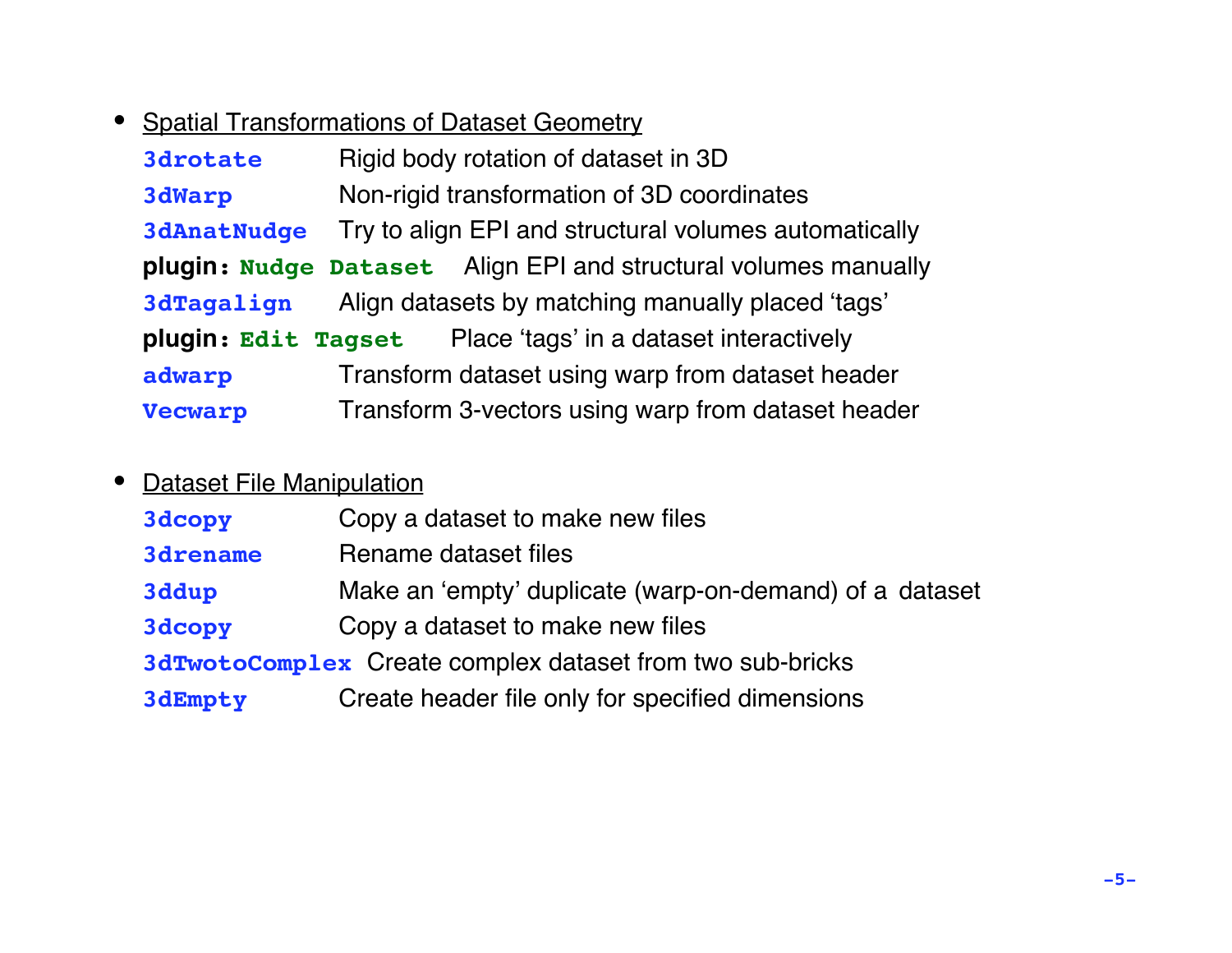#### • ROI Generation and Usage Programs

| plugin: Draw Dataset | Manually draw ROI mask datasets                                         |
|----------------------|-------------------------------------------------------------------------|
| <b>3dAutomask</b>    | Generate a brain and skull-only mask                                    |
| <b>3dAutobox</b>     | Automatically crop a dataset to remove empty space                      |
| <b>3dmaskave</b>     | Calculate dataset values averaged over a ROI                            |
| <b>3dmaskdump</b>    | Output all dataset values in a ROI                                      |
| <b>3dROIStats</b>    | Calculate dataset values from multiple ROIs                             |
| <b>3dUndump</b>      | Create dataset from text (inverse of 3dmaskdump)                        |
| 3dOverlap            | Create mask that is overlap of nonzero voxels from multiple<br>datasets |
| <b>3dfractionize</b> | Resample a mask dataset to a different resolution                       |
| whereami             | Get atlas region name for coordinates                                   |
|                      |                                                                         |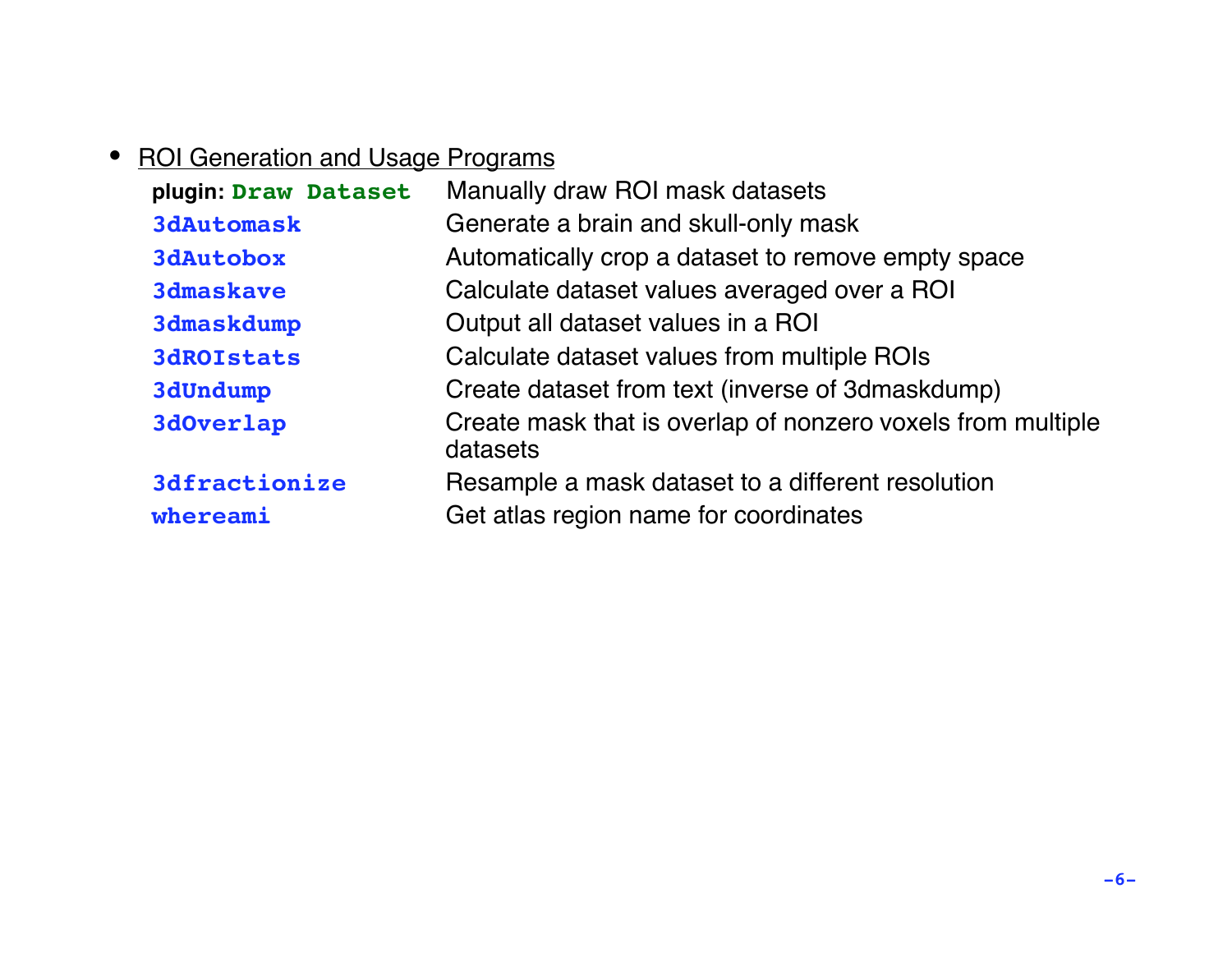• Simple Calculations on Datasets, Producing New Datasets

| Voxel-by-voxel general purpose calculator                                  |
|----------------------------------------------------------------------------|
| Various spatial filters, thresholds, and averaging                         |
| Various statistics of multi-brick datasets, voxel-by-voxel                 |
| Average datasets together, voxel-by-voxel, for each timept                 |
| Nonlinear order statistics filter for spatial smoothing                    |
| Edge preserving filter for spatial smoothing                               |
| Find simple statistical values for neighborhoods around<br>each voxel      |
| Compute various bivariate statistics for neighborhoods<br>aroundeach voxel |
| Applies matrix to datasets                                                 |
| <b>Computation of Various Numbers from Datasets</b>                        |
| Dot product (correlation coefficient) of 2 sub-bricks                      |
| Find spatially connected clusters of nonzero voxels                        |
| Find statistically connected clusters                                      |
| Find local maxima (or minima) of datasets                                  |
| Estimate Full Width Half Max of dataset spatial correlation                |
| Estimate FWHM for all sub-bricks of dataset                                |
| Spatially variable blurring for uniform FWHM                               |
| Simple statistics (max, min, mean) for scripts                             |
| Output voxel values for a row/column in x,y,z space                        |
| Compute diffusion tensor, eigenvalues from DWI data                        |
| Compute eigenvalues from diffusion tensor data                             |
|                                                                            |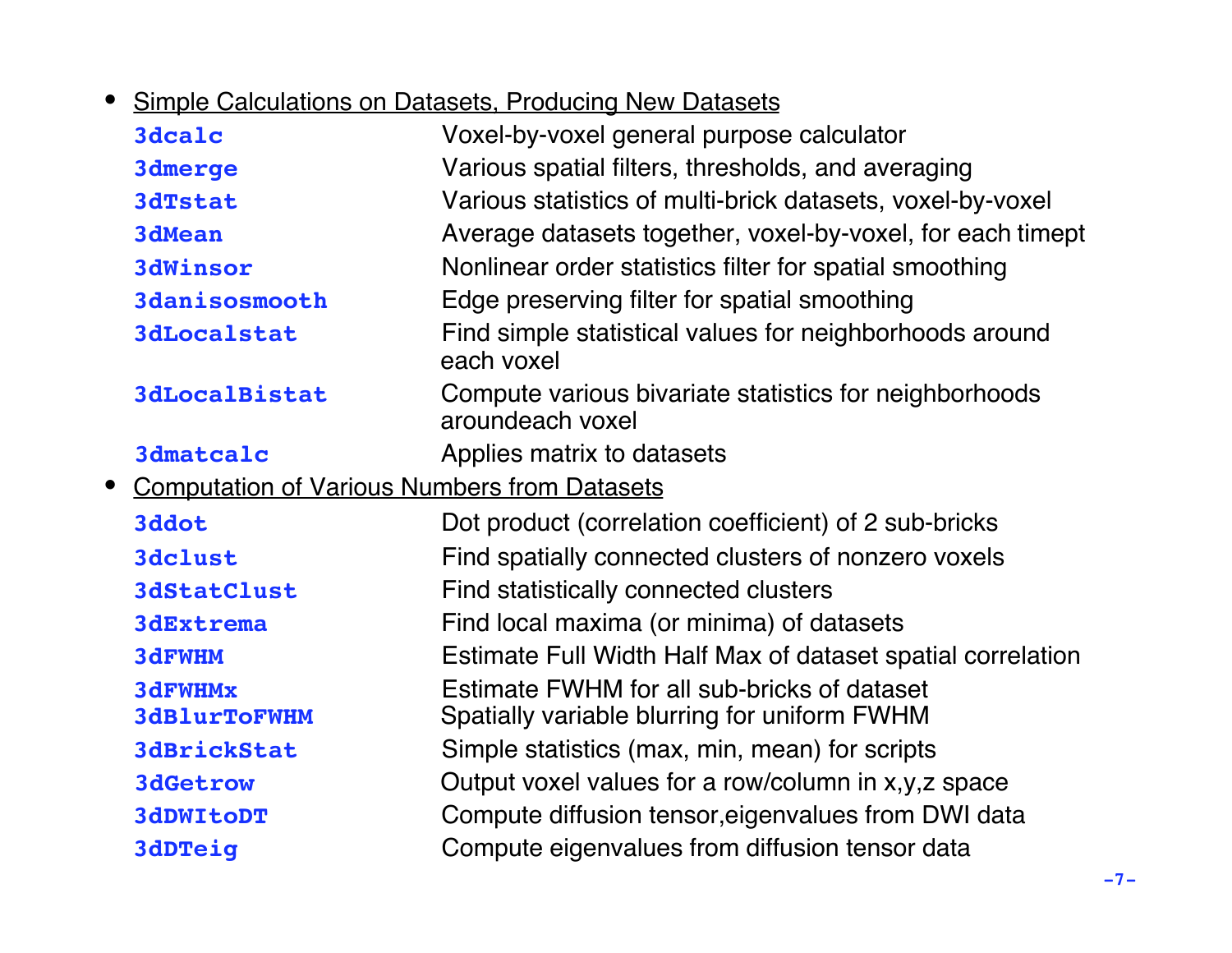#### • Simulated Dataset Generators

| 3dTSgen           | Generate 3D+time dataset from 1D model and noise  |
|-------------------|---------------------------------------------------|
| <b>3dClustSim</b> | Simulate datasets and estimate statistical power  |
| <b>3dConvolve</b> | Simulate datasets via convolution                 |
| <b>3dInvFMRI</b>  | Compute stimulus time series given activation map |
|                   | and 3D+time dataset                               |

#### • Programs for Dealing with 1D Time Series

| <b>1dcat</b>       | Catenate them horizontally                                                    |
|--------------------|-------------------------------------------------------------------------------|
| <b>1deval</b>      | 1D calculator (like 3dcalc for 1D files)                                      |
| <b>1dplot</b>      | Graph values from columns in a file                                           |
| <b>1dgrayplot</b>  | Show values from columns in a file as bands of gray<br>levels                 |
| <b>1dtranspose</b> | Transpose 1D files (interchange rows and columns)                             |
| <b>1dmatcalc</b>   | Matrix calculator for 1D files                                                |
| <b>1dMarry</b>     | Combine ragged 1D files for use with<br>3dDeconvolve's -stim_times_AM2 option |

• Image Registration Programs

| <b>3dvolreg</b>               | Volumetric registration (rigid body in 3D)                                                  |
|-------------------------------|---------------------------------------------------------------------------------------------|
| <b>3dWarpDrive</b>            | Enhanced volumetric registration, includes warping                                          |
| <b>3dAllineate</b><br>2dImReq | Cross-modality affine volume registration<br>Slice-by-slice registration (rigid body in 2D) |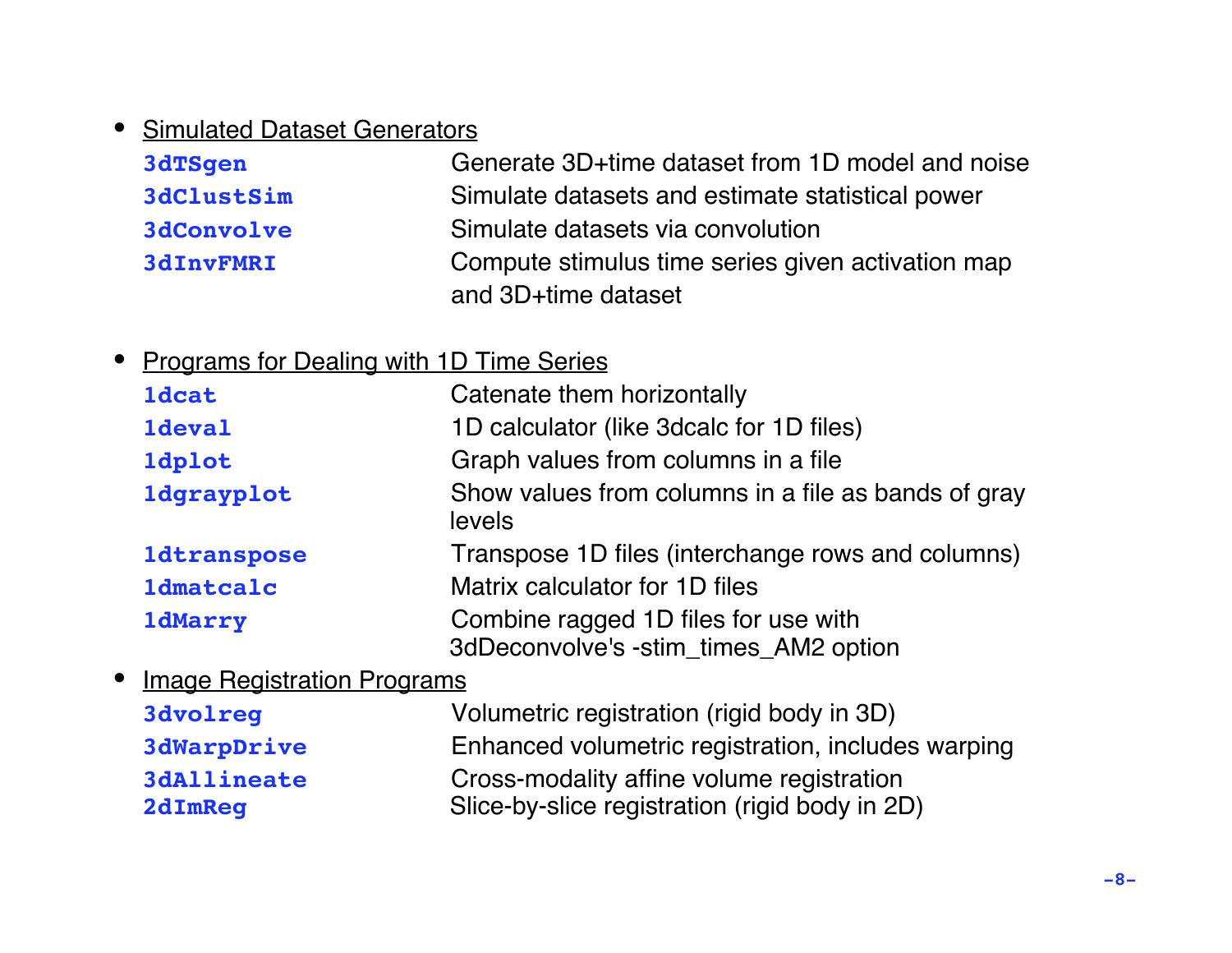## • Miscellaneous File Manipulations

| 2swap                               | Byte pair swap: ab ba                                        |  |
|-------------------------------------|--------------------------------------------------------------|--|
| 4swap                               | Byte quad swap: abc dcba                                     |  |
| 24swap                              | Mixed 2 and 4 byte swaps in same file                        |  |
| strblast                            | Find a string in a file and replace it with junk             |  |
| • Miscellaneous Utilities           |                                                              |  |
| byteorder                           | Report the byteorder of the current CPU                      |  |
| ccalc                               | A command line calculator (like 3dca1c)                      |  |
| cdf                                 | Compute probabilities, thresholds for standard distributions |  |
| count                               | Generate numbered strings for command line scripts           |  |
| • Image File Header Printouts       |                                                              |  |
| dicom hdr                           | Print information from a DICOM file                          |  |
| ge header                           | Print information from a GE I. file                          |  |
| mayo analyze                        | Print information froman ANALYZE .hdr file                   |  |
| siemens vision                      | Print information from a Siemens Vision .ima file            |  |
| • Miscellaneous Visualization Tools |                                                              |  |

| aiv                  | AFNI Image Viewer program                            |
|----------------------|------------------------------------------------------|
| plugin: Render [new] | Interactive volume rendering                         |
| plugin: Dataset#N    | Graph extra dataset time series in AFNI graph viewer |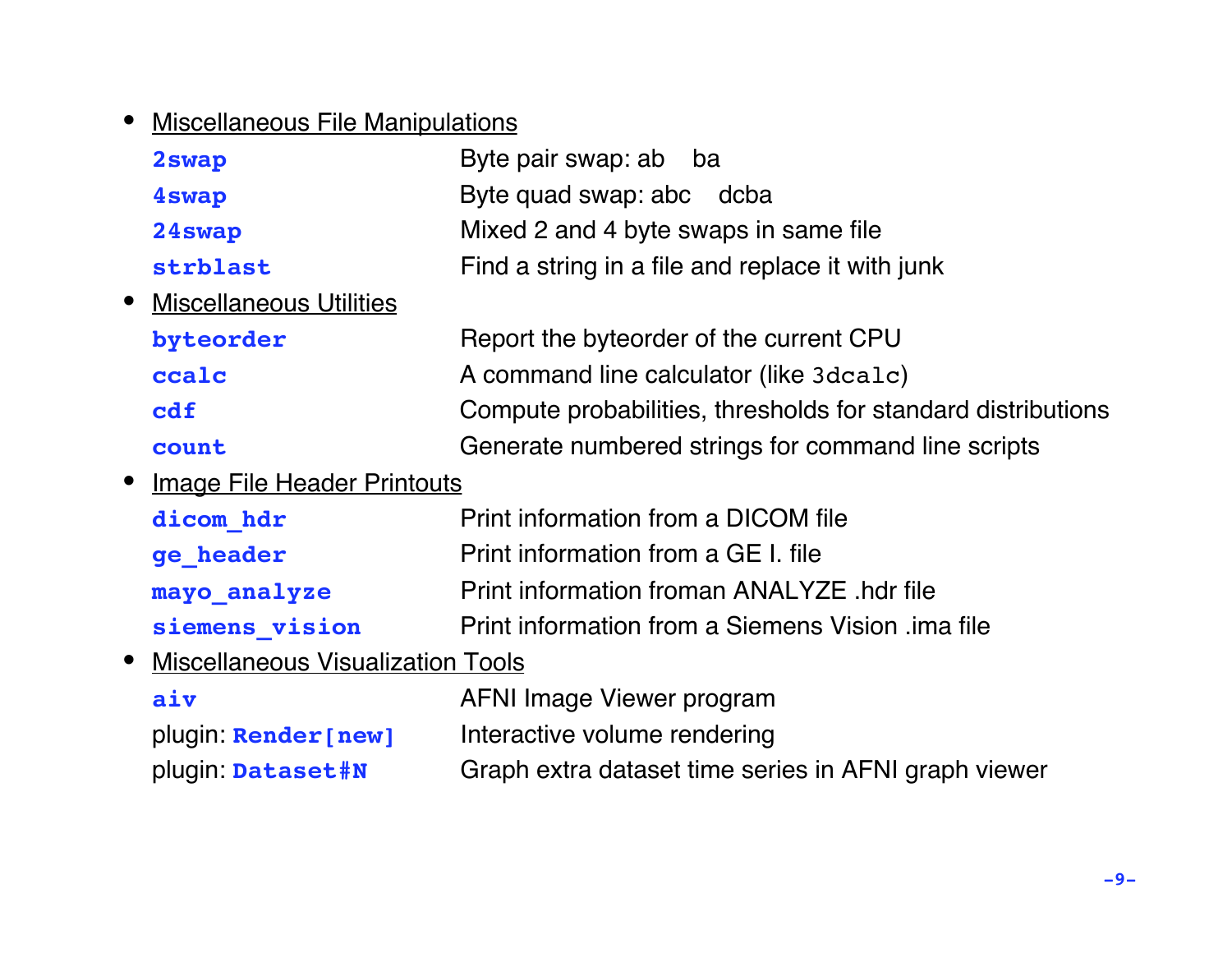#### • Surface mapping tools

| <b>SUMA</b>               | Surface Mapping display                                         |
|---------------------------|-----------------------------------------------------------------|
| <b>DriveSuma</b>          | Send commands to SUMA program from script                       |
| <b>@SUMA Make Spec FS</b> | Convert Freesurfer surfaces to SUMA spec files                  |
| <b>@SUMA Make Spec SF</b> | Convert SureFit surfaces to SUMA spec files                     |
| 3dSurf2Vol                | Compute volume equivalent from surface or pair of surfaces      |
| 3dVol2Surf                | Assign values to surface nodes from volumetric data             |
| <b>3dSurfMask</b>         | Generate volumetric mask for inside of surface                  |
| CompareSurfaces           | Compute distances between two surfaces at each node             |
| <b>ConvertSurface</b>     | Convert surface files among various formats                     |
| <b>IsoSurface</b>         | Extract isosurface from a volume                                |
| SurfClust                 | Find clusters on surfaces                                       |
| SurfDsetInfo              | Display information about surface dataset                       |
| SurfInfo                  | Show information on surface                                     |
| <b>SurfMeasures</b>       | Compute various measurements for surface or pair of surfaces    |
| <b>SurfMesh</b>           | Reduce number of points in surface mesh                         |
| <b>SurfPatch</b>          | Extract patch of surface or compute volume from specified nodes |
| SurfQual                  | Quality check for surfaces                                      |
| SurfSmooth                | <b>Smooth surfaces</b>                                          |
| SurftoSurf                | Interpolate data from one surface onto mesh of another surface  |
| <b>SurfaceMetrics</b>     | Provides information on surface mesh                            |
| MapIcosahedron            | Create new version of surface mesh using mesh of icosahedron    |